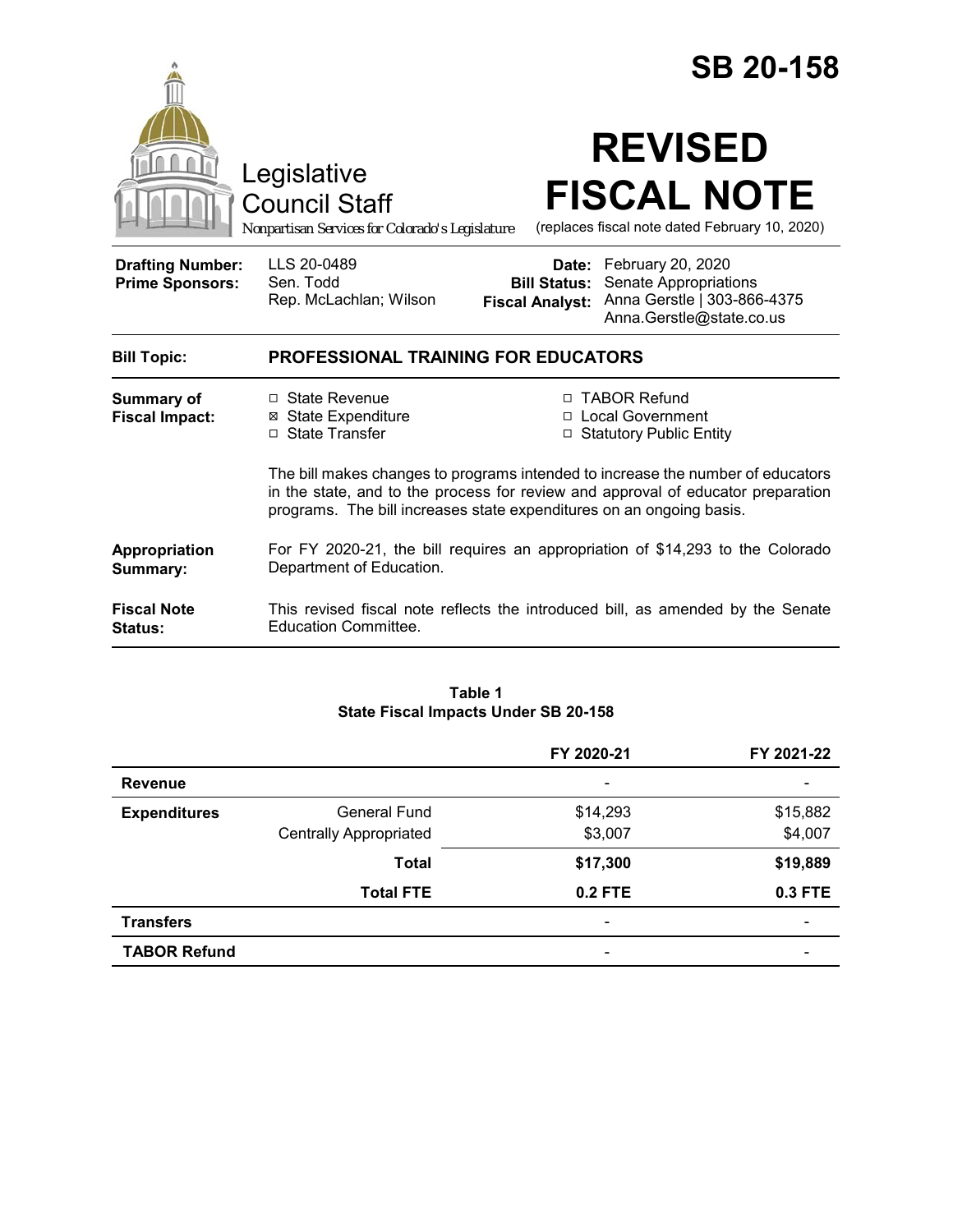# **Summary of Legislation**

The bill make changes to programs intended to increase the number of educators in the state. This bill:

- makes the educator loan forgiveness programs available to graduates from any program that leads to educator licensure, and removes the cap on the number of participants;
- specifies that certain stipends for teachers in rural areas are not considered student financial assistance;
- specifies that teacher fellows may choose to have their stipend awarded as either wages for employment or state-based financial aid; and
- exempts the teacher mentor endorsement from certain minimal coursework standards.

**Funding for rural teacher programs.** Under current law, the state provides funding for several stipend programs for rural teachers, the teacher cadet program, and the teacher fellowship program. The bill repeals the teacher cadet program, adds that stipends may be awarded to rural teachers pursuing training necessary to fill a faculty need, and changes the allocation of funding for the rural teacher stipends and fellowship programs. After fully funding the teacher fellowship stipends, the total amount appropriated for all these programs is distributed as follows:

- 25 percent for stipends for student teachers who commit to working in a rural area;
- 25 percent for stipends for rural teachers pursuing NBCT certification, concurrent enrollment certification, or an additional teaching endorsement or master's degree in order to meet a faculty need; and
- 50 percent for stipends for rural teachers pursuing alternative licensure.

The Department of Higher Education (DHE) may adjust the allocation percentages based on feedback from rural school districts, and available funds after awarding the teacher stipends may be used for stipends for rural special services providers pursuing certification.

**Educator preparation programs.** Under current law, the Department of Higher Education, in conjunction with the Colorado Department of Education (CDE), must review each educator preparation program offered by an institution of higher education no more than once every five years. After a review, the Colorado Commission on Higher Education (CCHE) may approve, place on probationary status, or terminate the program. The bill adds that CCHE may conditionally approve a program, and that the State Board of Education may recommend to the CCHE that a program be conditionally approved. In addition, the bill:

- requires that a program that is conditionally approved or on probationary status must receive additional reviews within the five year period;
- requires that CCHE policies include the process for programs to change their status, and the length of time a program can be conditionally approved or on probation;
- modifies the requirements that the CCHE and CDE must consider in approving educator preparation programs in the state; and
- requires that new educator preparation programs first be reviewed between 12 and 24 months after initial approval, and that modifications to existing programs related to field experiences or program delivery be submitted to CCHE for review.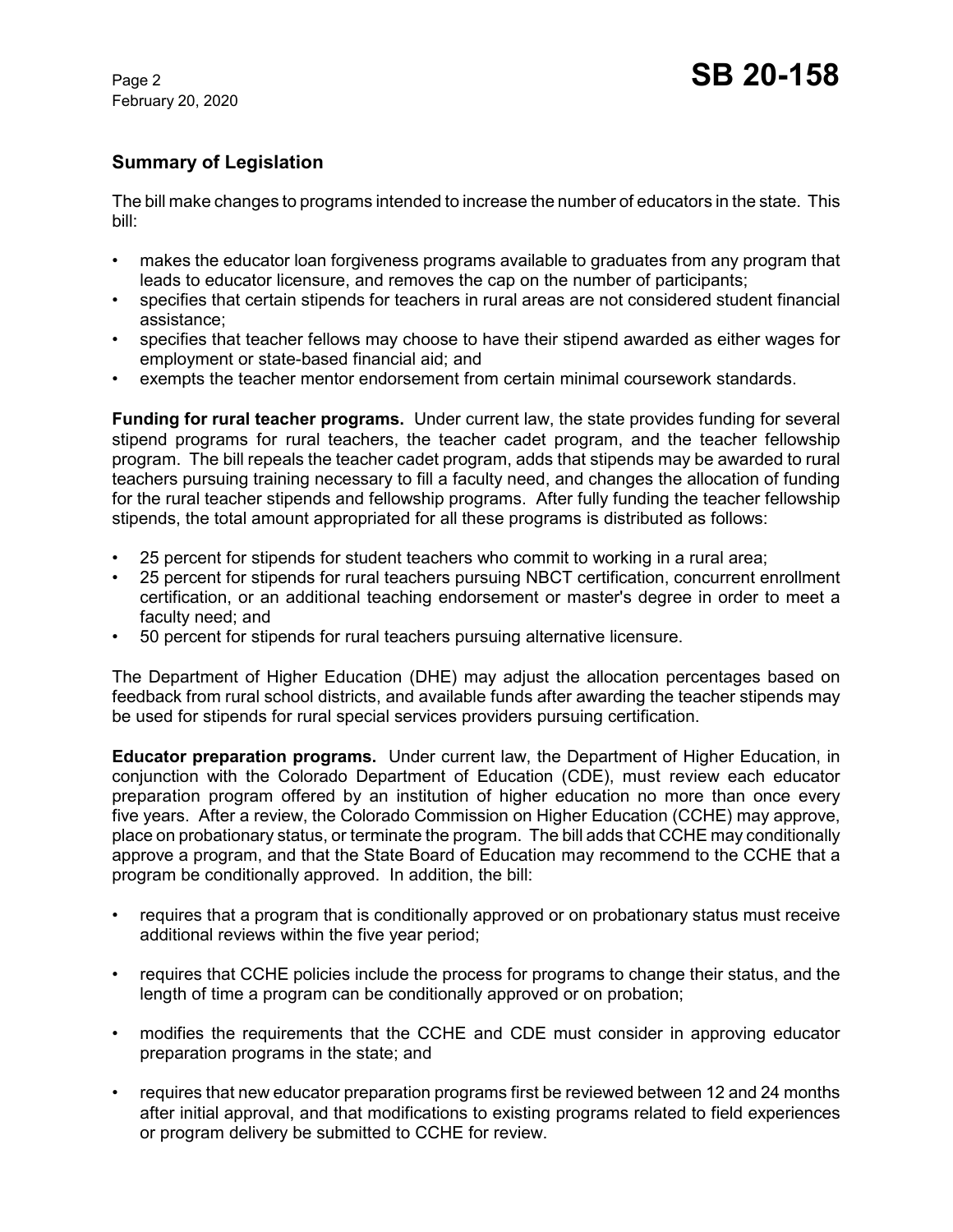In addition, the bill requires DHE to post on their website a description of existing programs and pathways that lead to teacher licensure, including alternative and traditional preparation programs, and teacher fellowship, grow your own educator, concurrent enrollment, teacher cadet, student teacher, teacher residency, and other similar pathways.

#### **Background**

There are 52 educator preparation programs in Colorado that must meet the criteria and best practices in order to be approved and reauthorized every five years. These programs include 21 programs at institutions of higher education that are overseen by DHE, with assistance from CDE, and 31 alternative educator preparation programs overseen soley by CDE.

**Funding for teacher stipends and fellowship programs.** The teacher stipend programs provide stipends of up to \$4,800 or \$6,000 to teachers in rural areas who are pursuing NBCT, concurrent enrollment, or special services certification, who are pursuing alternative licensure, or who are completing their student teaching in the rural area. These programs are administered by the Center for Rural Education at the University of Northern Colorado.

The teacher cadet program provides funding for local education providers to support high school students pursuing teaching careers, and is administered by the Colorado Community College System. The teacher fellowship program, which is administered by DHE, provides stipends of up to \$10,000 to teacher fellows in their last year of a teacher preparation program who commit to teaching in a rural are for two year. Stipend costs are split between state funding and funding from institutions of higher education.

## **State Expenditures**

The bill increases state General Fund expenditures by \$17,300 and 0.2 FTE in FY 2020-21,and \$19,889 and 0.3 FTE in FY 2021-22 in CDE. Those costs are listed in Table 2 and discussed further below, as are the workload impacts on DHE.

|                                |                   | FY 2020-21 | FY 2021-22 |
|--------------------------------|-------------------|------------|------------|
| <b>Department of Education</b> |                   |            |            |
| <b>Personal Services</b>       |                   | \$14,293   | \$15,882   |
| Centrally Appropriated Costs*  |                   | \$3,007    | \$4,007    |
|                                | <b>Total Cost</b> | \$17,300   | \$19,889   |
|                                | <b>Total FTE</b>  | $0.2$ FTE  | $0.3$ FTE  |

#### **Table 2 Expenditures Under SB 20-158**

 *\* Centrally appropriated costs are not included in the bill's appropriation.*

**Colorado Department of Education.** Beginning in FY 2020-21, CDE requires 0.3 FTE to work with conditionally approved programs to meet the criteria specified in statute and conduct additional reviews for new and conditionally approved programs. The estimated staff resources are based on recent experience working with educator preparation programs to meet requirements for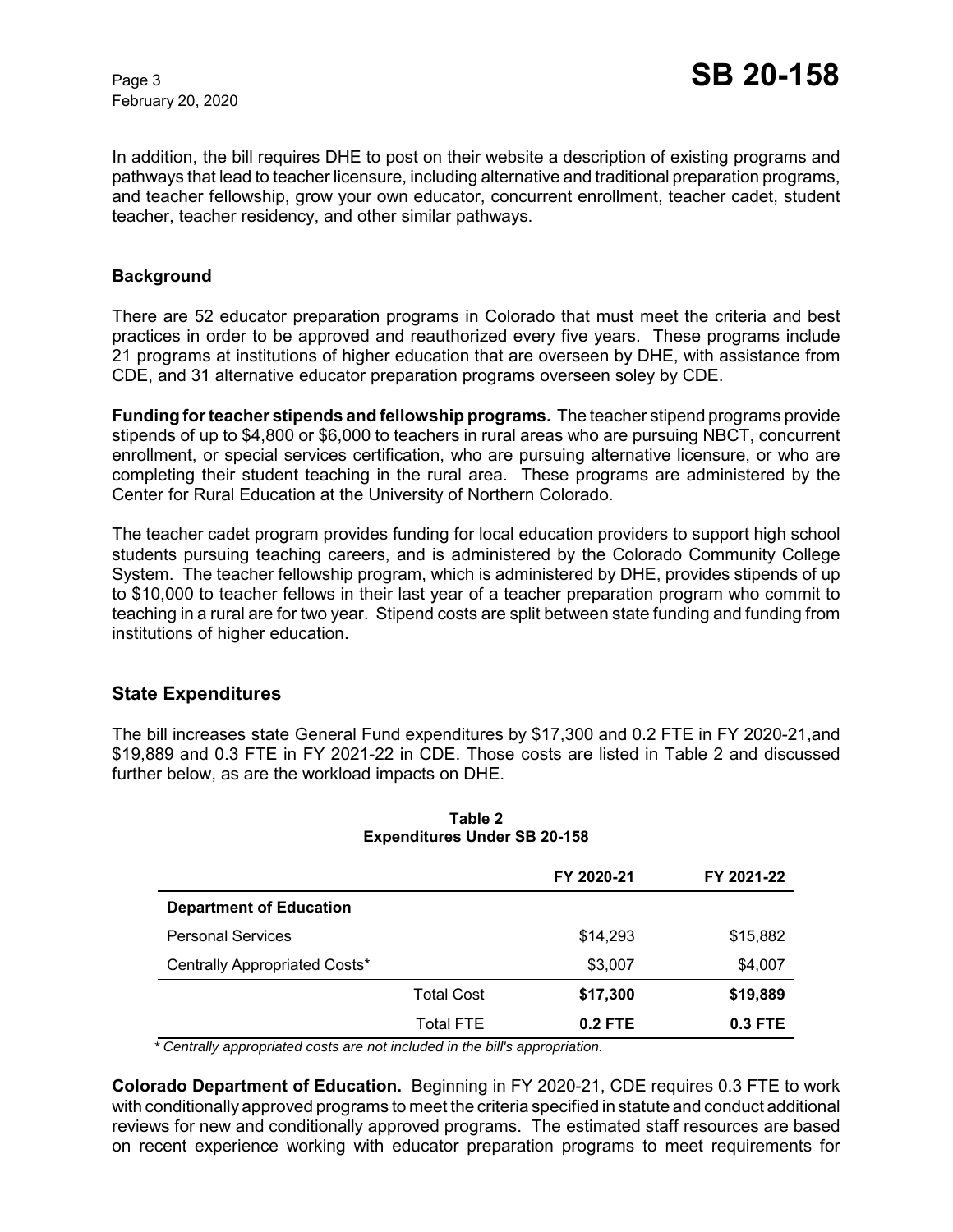elementary, early childhood, and special education endorsement areas, as well as the number of programs that the department oversees. FTE and costs in the first year are prorated for the General Fund paydate shift and a September 1, 2020 start date.

**Department of Higher Education.** The bill increases workload for the DHE and CCHE to modify procedures for approving educator preparation programs, including changing the evaluative criteria, creating a conditional approval option, and modifying review schedules for new and conditionally approved programs. Workload will also increase to post the educator pathways online and maintain the information on an annual basis. This workload can be accomplished within current appropriations. In addition, the bill increases workload for DHE and the University of Northern Colorado, which runs the stipend programs, to implement the changes to the teacher stipend and fellowship programs.

*Educator loan forgiveness.* Removing the cap on participants and modifying the eligible programs for the educator loan forgiveness program does not require additional appropriations; however, it may result in additional competition for funds and increased workload in DHE to handle additional applications. To the extent that the General Assembly provides additional funding for the program, participation will increase beyond the current cap.

*Teacher stipends.* The bill changes the allocation of state appropriations among the different teacher stipend and fellowship programs, as shown in Table 3. DHE may adjust the percentages in future years, and any funding available after stipends haven been awarded may be used as stipends for rural providers pursuing certification as a special services provider. The bill does not change the overall amount required for the programs, nor does it change the administrative effort required.

|                                           | <b>Current Law</b><br>Appropriation* | <b>Allocation</b><br><b>Under the Bill</b> |             |
|-------------------------------------------|--------------------------------------|--------------------------------------------|-------------|
| <b>Teacher Fellowship Stipends</b>        | \$500,000                            | <b>Fully Fund</b>                          | \$150,000   |
| Rural Teaching Stipends & Teacher Cadet   | \$667,000                            | Of Remaining:                              |             |
| NBCT, concurrent enrollment, faculty need |                                      | 25%                                        | \$254,250   |
| Student teachers                          |                                      | 25%                                        | \$254.250   |
| Alternative licensure                     |                                      | 50%                                        | \$508,500   |
| Total                                     | \$1,167,000                          |                                            | \$1,167,000 |

#### **Table 3 Funding for Teacher Stipend and Fellowship Programs FY 2019-20**

\**Excludes administrative costs*

By repealing the teacher cadet program, the bill also decreases workload for the Colorado Community College System, which administers the program. The fiscal note assumes that no change in appropriations is required, as the \$50,000 currently funding the cadet program will be reallocated to the teacher stipend programs.